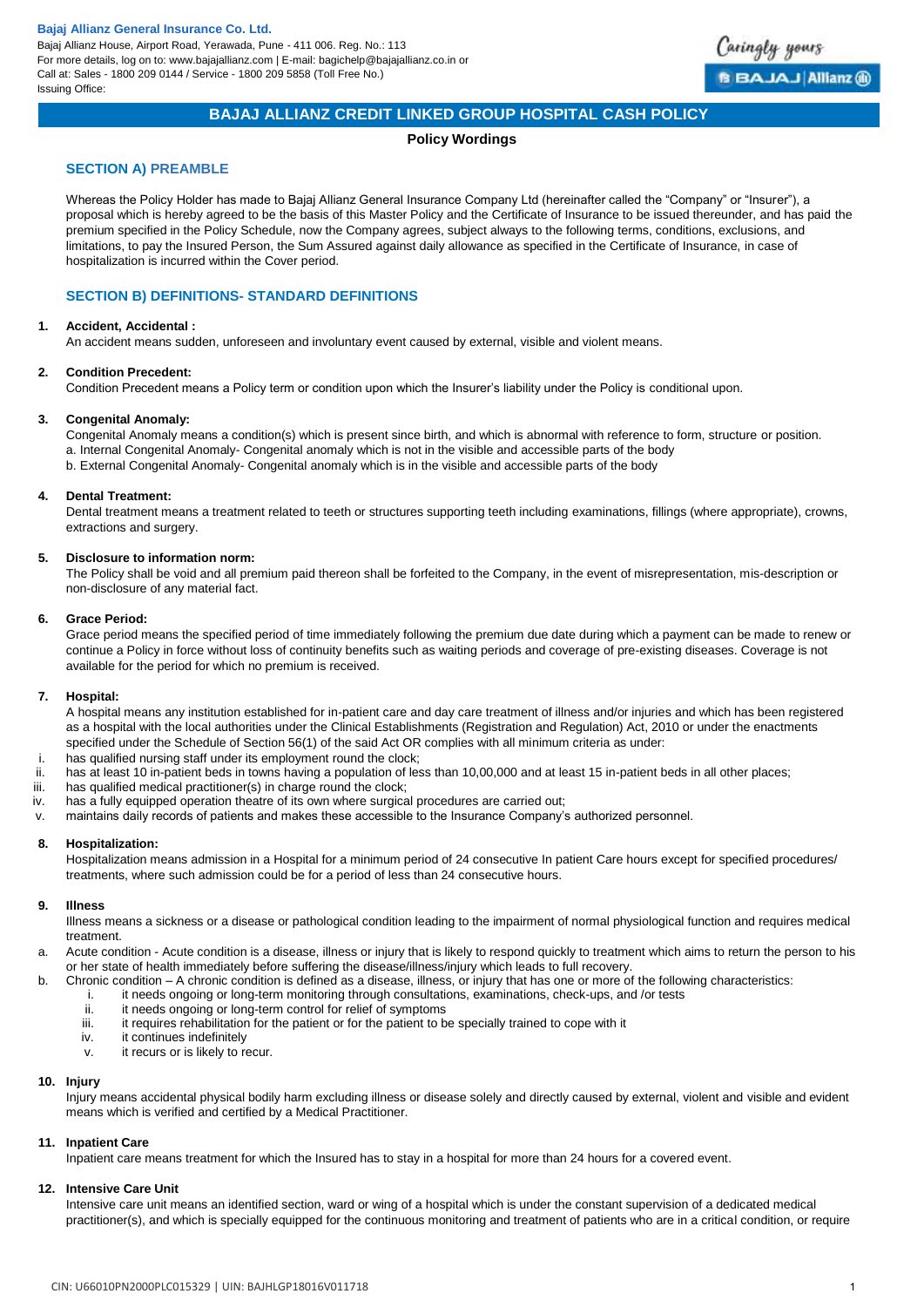Bajaj Allianz House, Airport Road, Yerawada, Pune - 411 006. Reg. No.: 113 For more details, log on to: www.bajajallianz.com | E-mail: bagichelp@bajajallianz.co.in or Call at: Sales - 1800 209 0144 / Service - 1800 209 5858 (Toll Free No.) Issuing Office:



# **BAJAJ ALLIANZ CREDIT LINKED GROUP HOSPITAL CASH POLICY**

life support facilities and where the level of care and supervision is considerably more sophisticated and intensive than in the ordinary and other wards.

#### **13. Maternity expenses:**

- Maternity expenses means;
- a) medical treatment expenses traceable to childbirth (including complicated deliveries and caesarean sections incurred during hospitalization);
- b) expenses towards lawful medical termination of pregnancy during the Policy Period.
- **14. Medical Practitioner/ Physician** means a person who holds a valid registration from the Medical Council of any State or Medical Council of India or Council for Indian Medicine or for Homeopathy set up by the Government of India or a State Government and is thereby entitled to practice medicine within its jurisdiction; and is acting within the scope and jurisdiction of license provided he is not in any way related to the Insured Beneficiary.

#### **15. Network Provider:**

Network Provider means hospitals or health care providers enlisted by an insurer, TPA or jointly by an Insurer and TPA to provide medical services to an insured by a cashless facility.

#### **16. Non- Network Provider:**

Non-Network provider means any hospital, day care centre or other provider that is not part of the network.

#### **17. Notification of Claim:**

Notification of claim means the process of intimating a claim to the insurer or TPA through any of the recognized modes of communication.

### **18. Portability:**

Portability means the right accorded to an individual health insurance policyholder (including all members under family cover) to transfer the credit gained for pre-existing conditions and time-bound exclusions from one insurer to another.

#### **19. Renewal**

Renewal means the terms on which the contract of insurance can be renewed on mutual consent with a provision of grace period for treating the renewal continuous for the purpose of gaining credit for pre-existing diseases, time-bound exclusions and for all waiting periods.

#### **20. Unproven/Experimental treatment**

Unproven/Experimental treatment means treatment, including drug Experimental therapy, which is not based on established medical practice in India, is treatment experimental or unproven.

## **SECTION B) DEFINITIONS- SPECIFIC DEFINITIONS**

- **1. Bajaj Allianz Network Hospitals / Network Hospitals** mean the Hospitals which have been empanelled by the Company as per the latest version of the schedule of Hospitals maintained by the Company [as updated by the Company from time to time], which is available to the Insured Person on request and also available on website of the Company.
- **2. Certificate of Insurance** means the document issued by the Company to the Insured Person as per these terms and conditions detailing the commencement date and expiry date of the cover, Insured Person(s) name, address, age, coverage, sums insured, condition(s), exclusions and or endorsement(s).
- **3. Daily Allowance** means the amount specified in the Policy Schedule
- **4. Group** The definition of a group as per the provisions of Insurance Regulatory and Development Authority of India (Health Insurance) Regulations, 2016, read with group guidelines issued by IRDAI vide circular 015/IRDA/Life/Circular/GI Guidelines/2005 dated 14th July 2005, as amended/modified/further guidelines issued, from time to time
- **5. Insured Person/ Insured Beneficiary** mean the loan borrowers of Policy Holder for whom the Policy Holder has taken the Group Insurance Policy basis which Certificate of Insurance is issued by the Company to the Insured Person/Insured Beneficiary.
- **6. Master Policy shall** mean the group Policy issued to the Policy Holder containing the terms and conditions of the insurance coverage and under which Certificates of Insurance shall be issued to the Insured Beneficiary. The validity of the Master Policy shall be for a period of twelve months as mentioned in the Group Policy Schedule.
- **7. Policy** means the proposal, the Certificate of Insurance, the Master Policy/ Bajaj Allianz Group Hospital Cash Insurance Policy Schedule, the Policy documents, these Terms and Conditions and any endorsements attaching to or forming part hereof either on the commencement date or during the Policy Period.
- **8. Policy Holder** is the Organization or Entity which has taken the Policy on behalf of all Insured Persons/Insured Beneficiary.
- **9. Policy Period**: means period for which the Insured Person/Insured Beneficiary is covered under the Certificate of Insurance.
- **10. Master Policy Period**: means period for which the Master Policy is valid in the name of Insured.
- **11. Policy Schedule** means the Bajaj Allianz Group Hospital Cash Insurance Policy Schedule and any annexure to it read with respective Certificate of Insurance.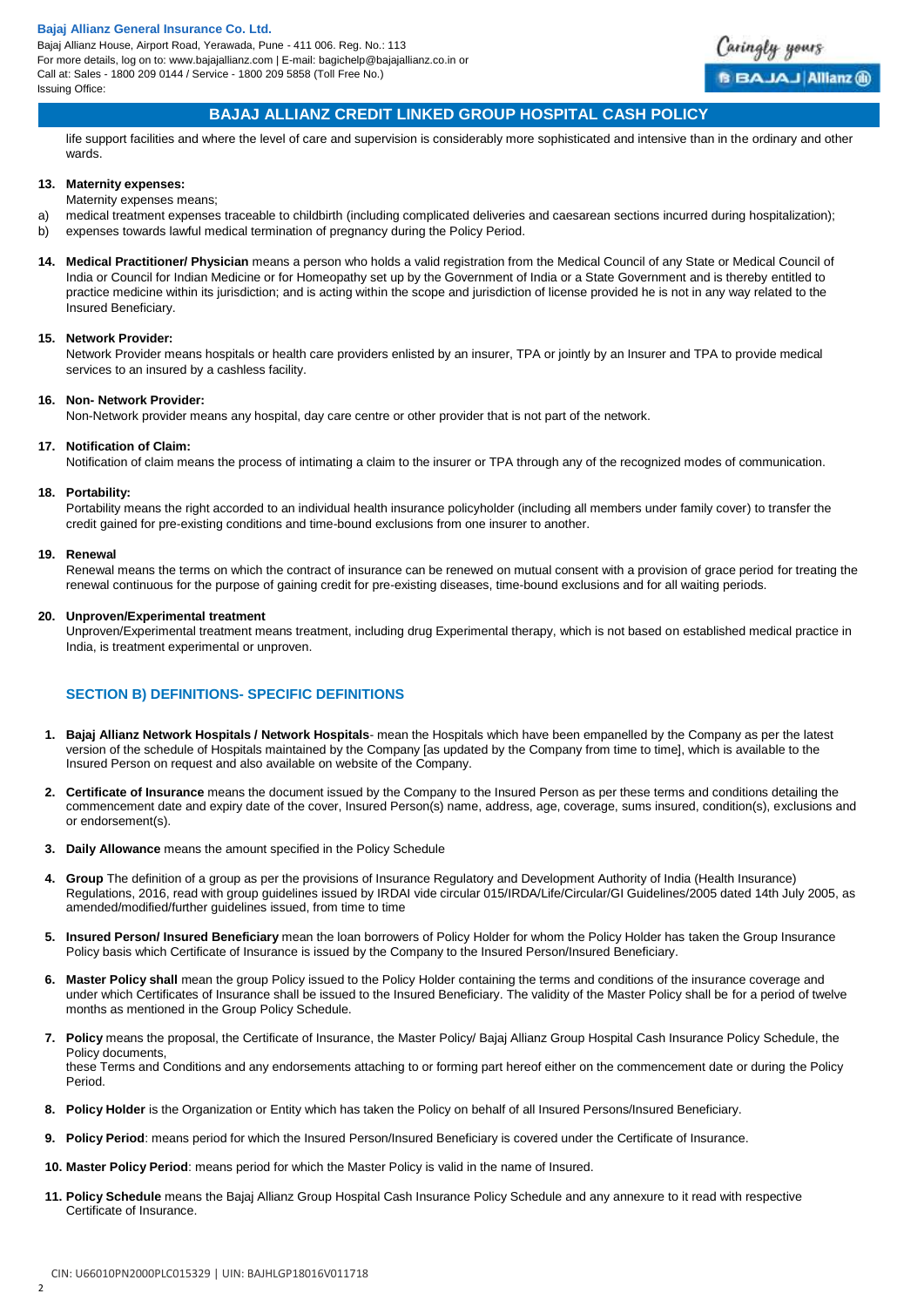Bajaj Allianz House, Airport Road, Yerawada, Pune - 411 006. Reg. No.: 113 For more details, log on to: www.bajajallianz.com | E-mail: bagichelp@bajajallianz.co.in or Call at: Sales - 1800 209 0144 / Service - 1800 209 5858 (Toll Free No.) Issuing Office:



# **BAJAJ ALLIANZ CREDIT LINKED GROUP HOSPITAL CASH POLICY**

- **12. Sum Assured** means the amount stated in the Certificate of Insurance against each relevant Section, which shall be the Company's maximum liability under this Policy.
- **13. You, Your, Yourself** the Insured Person/Insured Beneficiary as set out in the Certificate of Insurance.
- **14. We, Our, Ours, the Company, Insurer** means the Bajaj Allianz General Insurance Company Limited.

# **SECTION C) COVERAGE**

#### **Eligibility**

Loan Borrowers of Ratnakar Bank Limited (RBL) and their Spouse can be covered under this Group Policy

#### **Policy Period under Certificate of Insurance:**

1 Year

#### **OPERATIVE PART**

In the event of Insured Person being hospitalized for the treatment of Accidental Injury or Sickness or Maternity treatment within the Policy Period, the Company will pay daily allowance of INR 1000, for each consecutive period of 24 hours of Hospitalization in Room and/ or Intensive Care Unit (ICU) of a Hospital for a maximum period of 30 days during each Policy Period.

Note: Daily Allowance for Hospitalization due to Maternity treatment for the delivery of baby (including caesarean section) and/or Medical Termination of Pregnancy [MTP] will be limited to maximum 2 deliveries or termination(s) or either, during the lifetime of the Insured Person.

## **SECTION D) EXCLUSIONS - STANDARD EXCLUSIONS**

The Company will not be liable to make any payment for any claim for daily allowance, directly or indirectly caused by, based on, arising out of or attributable to any of the following:

- 1. Obesity/Weight Control (Excl06)
- Expenses related to the surgical treatment of obesity that does not fulfil all the below conditions:
- 1) Surgery to be conducted is upon the advice of the Doctor
- 2) The surgery/Procedure conducted should be supported by clinical protocols
- 3) The member has to be 18 years of age or older and
- 4) Body Mass Index (BMI);
- a) greater than or equal to 40 or
- b) greater than or equal to 35 in conjunction with any of the following severe co-morbidities following failure of less invasive methods of weight loss:
	- i. Obesity-related cardiomyopathy
	- ii. Coronary heart disease
	- iii. Severe Sleep Apnea
	- iv. Uncontrolled Type2 Diabetes
- 2. Cosmetic or plastic Surgery (Excl08)

Expenses for cosmetic or plastic surgery or any treatment to change appearance unless for reconstruction following an Accident, Burn(s) or Cancer or as part of medically necessary treatment to remove a direct and immediate health risk to the insured. For this to be considered a medical necessity, it must be certified by the attending Medical Practitioner.

- 3. Treatment for, Alcoholism, drug or substance abuse or any addictive condition and consequences thereof. Code- (Excl12)
- 4. Dietary supplements and substances that can be purchased without prescription, including but not limited to Vitamins, minerals and organic substances unless prescribed by a medical practitioner as part of hospitalization claim or day care procedure. (Excl14)
- 5. Unproven Treatments (Excl16)
	- Expenses related to any unproven treatment, services and supplies for or in connection with any treatment. Unproven treatments are treatments, procedures or supplies that lack significant medical documentation to support their effectiveness.

# **SECTION D) EXCLUSIONS - SPECIFIC EXCLUSIONS**

- 1. War, invasion, acts of foreign enemies, hostilities (whether war be declared or not), civil war, commotion, unrest, rebellion, revolution, insurrection, military or usurped power or confiscation or nationalisation or requisition of or damage by or under the order of any government or public local authority.
- 2. Circumcision unless required for the treatment of Illness or Accidental Injury, cosmetic or aesthetic treatments of any description, treatment or surgery for change of life/gender.
- 3. Any form of plastic surgery unless necessary for the treatment of cancer, burns or accidental Injury.
- 4. Dental treatment or Dental surgery of any kind unless as a result of Accidental Injury to natural teeth and also requiring hospitalization.
- 5. Convalescence, general debility, rest cure, congenital external diseases or defects or anomalies, stem cell implantation or surgery, or growth hormone therapy.
- 6. Intentional self-injury (including but not limited to the use or misuse of any intoxicating drugs or alcohol)
- 7. Ailments requiring treatment due to use or abuse of any substance, drug or alcohol and treatment for de-addiction.
- 8. Any condition directly or indirectly caused by or associated with Human Immunodeficiency Virus or Variant/mutant viruses and or any syndrome or condition of a similar kind commonly referred to as AIDS.
- 9. Medical Expenses relating to any hospitalisation primarily and specifically for diagnostic, X-ray or laboratory examinations and investigations.
- 10. Any claim directly or indirectly caused by or contributed to by nuclear weapons and/or materials.
- 11. Vaccination or inoculation unless forming a part of post bite treatment.

3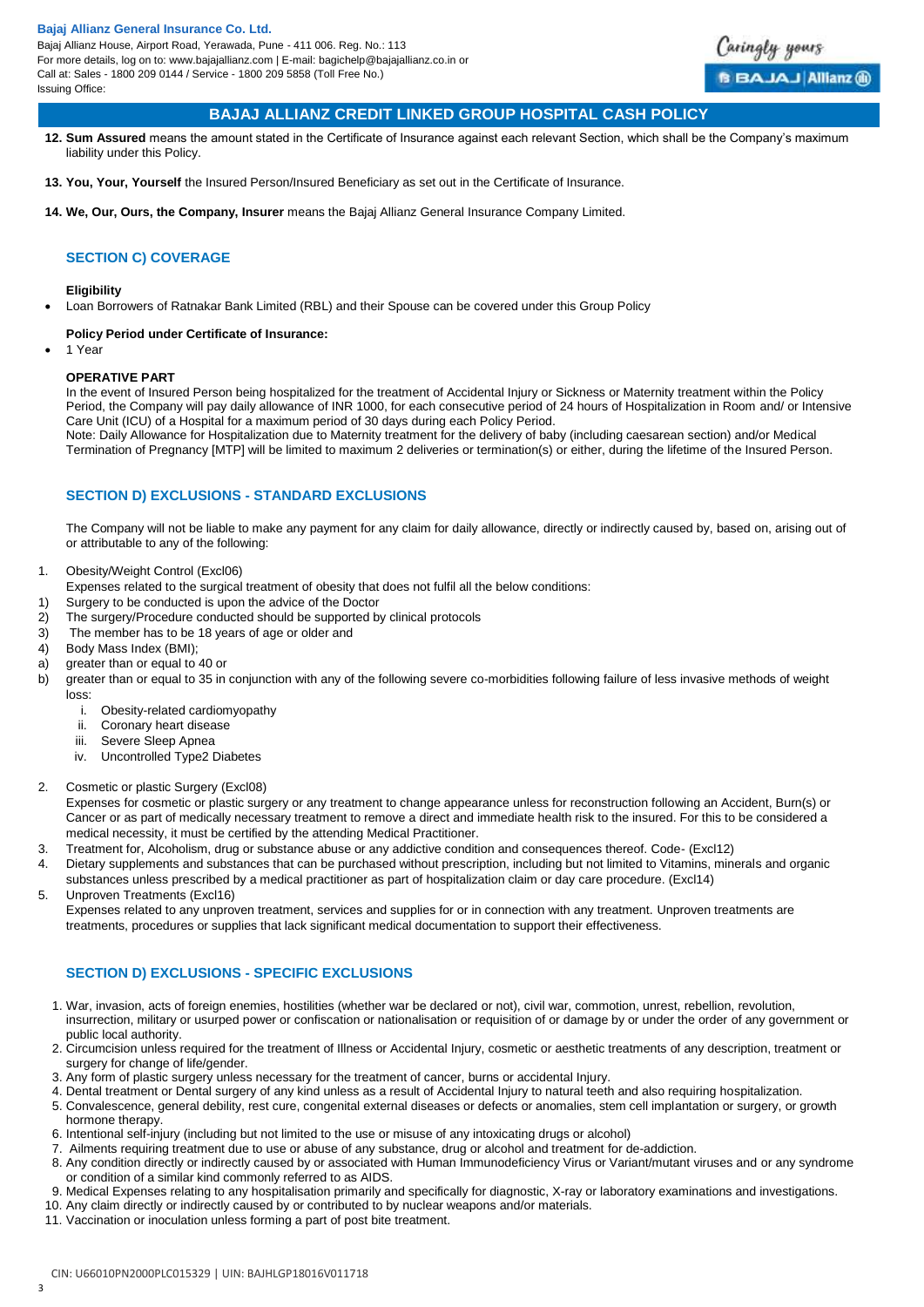Bajaj Allianz House, Airport Road, Yerawada, Pune - 411 006. Reg. No.: 113 For more details, log on to: www.bajajallianz.com | E-mail: bagichelp@bajajallianz.co.in or Call at: Sales - 1800 209 0144 / Service - 1800 209 5858 (Toll Free No.) Issuing Office:



# **BAJAJ ALLIANZ CREDIT LINKED GROUP HOSPITAL CASH POLICY**

- 12. Any fertility, sub fertility, impotence, assisted conception operation or sterilization procedure.
- 13. Treatment for any other system other than modern medicine (also known as Allopathy)
- 14. Venereal disease or any sexually transmitted disease or sickness.
- 15. Treatment for any mental illness or psychiatric illness, Parkinson's and Alzheimer's disease.
- 16. Any natural peril including but not limited to avalanche, earthquake, volcanic eruptions or any kind of natural hazard.
- 17. Radioactive contamination.

## **SECTION E) CONDITIONS - STANDARD GENERAL TERMS AND CLAUSES**

#### **1. Disclosure of information**

The policy shall be void and all premium paid thereon shall be forfeited to the Company in the event of misrepresentation, mis description or non-disclosure of any material fact by the policyholder.

(Explanation: "Material facts" for the purpose of this policy shall mean all relevant information sought by the company in the proposal form and other connected documents to enable it to take informed decision in the context of underwriting the risk)

#### **2. Condition Precedent to Admission of Liability**

The terms and conditions of the policy must be fulfilled by the Insured Person for the Company to make any payment for claim(s) arising under the policy

#### **3. Moratorium Period:**

After completion of eight continuous years under this policy no look back would be applied. This period of eight years is called as moratorium period.

The moratorium would be applicable for the sums insured of the first policy and subsequently completion of eight continuous years would be applicable from date of enhancement of sums insured only on the enhanced limits. After the expiry of Moratorium Period no claim under this policy shall be contestable except for proven fraud and permanent exclusions specified in the policy contract. The policies would however be subject to all limits, sub limits, co-payments, deductibles as per the policy contract

## **4. Claim Settlement. (provision for Penal interest)**

- i. The Company shall settle or reject a claim, as the case may be, within 30 days from the date of receipt of last necessary document.
- ii. ln the case of delay in the payment of a claim, the Company shall be liable to pay interest to the policyholder from the date of receipt of last necessary document to the date of payment of claim at a rate 2% above the bank rate.
- iii. However, where the circumstances of a claim warrant an investigation in the opinion of the Company, it shall initiate and complete such investigation at the earliest, in any case not later than 30 days from the date of receipt of last necessary document- ln such cases, the Company shall settle or reject the claim within 45 days from the date of receipt of last necessary document.
- iv. ln case of delay beyond stipulated 45 days, the Company shall be liable to pay interest to the policyholder at a rate 2% above the bank rate from the date of receipt of last necessary document to the date of payment of claim.

## **5. Multiple Policies**

- i. ln case of multiple policies taken by an insured person during a period from one or more insurers to indemnify treatment costs, the insured person shall have the right to require a settlement of his/her claim in terms of any of his/her policies. ln all such cases the insurer chosen by the insured person shall be obliged to settle the claim as long as the claim is within the limits of and according to the terms of the chosen policy.
- ii. lnsured person having multiple policies shall also have the right to prefer claims under this policy for the amounts disallowed under any other policy / policies even if the sum insured is not exhausted. Then the insurer shall independently settle the claim subject to the terms and conditions of this policy.
- iii. lf the amount to be claimed exceeds the sum insured under a single policy, the insured person shall have the right to choose insurer from whom he/ she wants to claim the balance amount.
- iv. Where an insured person has policies from more than one insurer to cover the same risk on indemnity basis, the insured person shall only be indemnified the treatment costs in accordance with the terms and conditions of the chosen policy.

#### **6. Renewal of Policy**

The policy shall ordinarily be renewable except on misrepresentation by the insured person. grounds of fraud, misrepresentation by the insured person.

- i. The Company shall endeavor to give notice for renewal. However, the Company is not under obligation to give any notice for renewal.
- ii. Renewal shall not be denied on the ground that the insured person had made a claim or claims in the preceding policy years.
- iii. Request for renewal along with requisite premium shall be received by the Company before the end of the policy period.
- iv. At the end of the policy period, the policy shall terminate and can be renewed within the Grace Period of 30 days to maintain continuity of benefits without break in policy. Coverage is not available during the grace period.
- v. No loading shall apply on renewals based on individual claims experience

### **7. Fraud**

 $\lambda$ 

- i. If any claim made by the Insured beneficiary, is in any respect fraudulent, or if any false statement, or declaration is made or used in support thereof, or if any fraudulent means or devices are used by the Insured beneficiary or anyone acting on his/her behalf to obtain any benefit under this policy, all benefits under this policy and the premium paid shall be forfeited.
- ii. Any amount already paid against claims made under this policy but which are found fraudulent later shall be repaid by all recipient(s)/policyholder(s), who has made that particular claim, who shall be jointly and severally liable for such repayment to the insurer.
- iii. For the purpose of this clause, the expression "fraud" means any of the following acts committed by the Insured beneficiary or by his agent or the hospital/ doctor/any other party acting on behalf of the Insured beneficiary, with intent to deceive the insurer or to induce the insurer to issue an insurance policy:
- a) the suggestion, as a fact of that which is not true and which the Insured beneficiary does not believe to be true;
- b) the active concealment of a fact by the Insured beneficiary having knowledge or belief of the fact;
- c) any other act fitted to deceive; and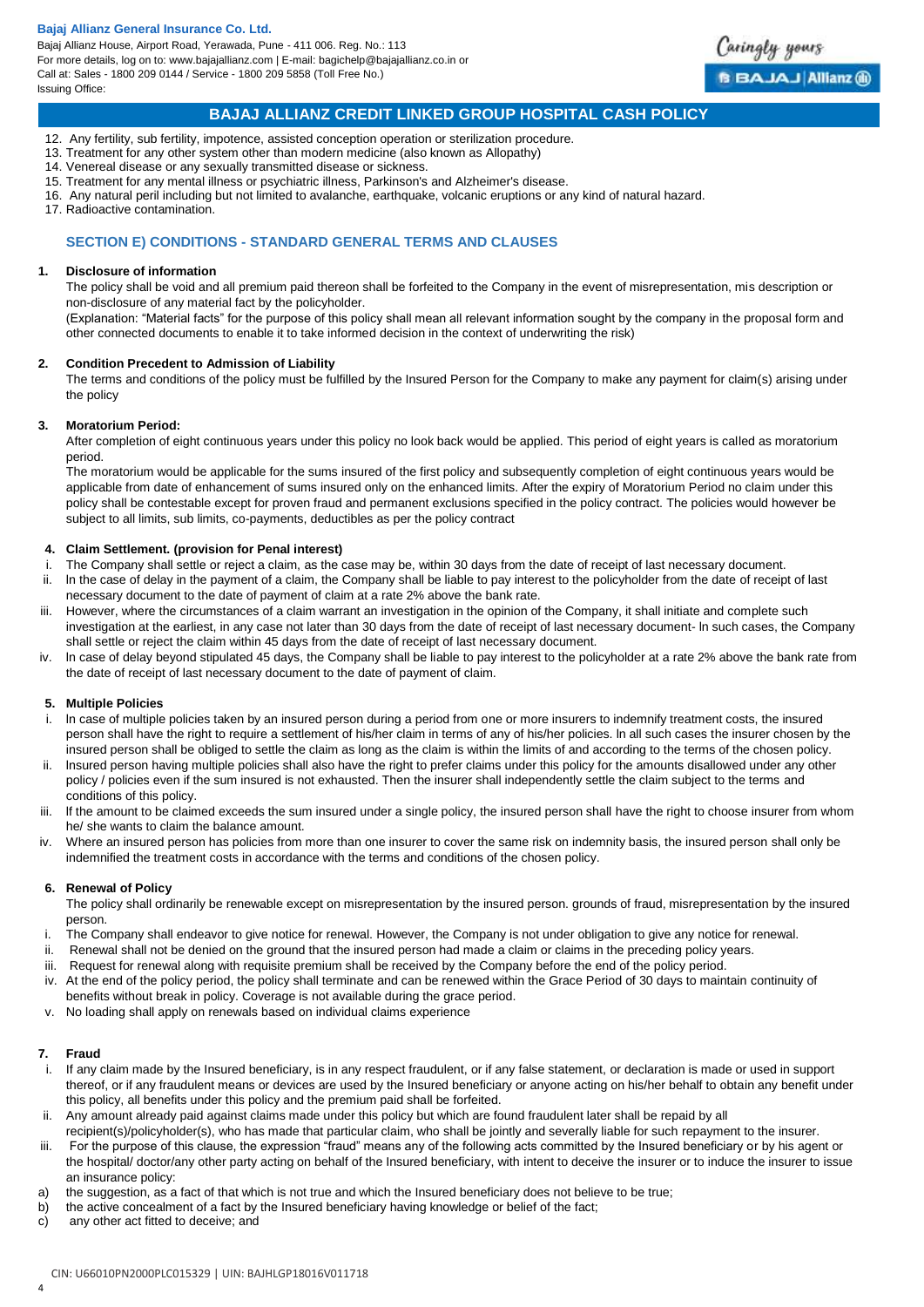Bajaj Allianz House, Airport Road, Yerawada, Pune - 411 006. Reg. No.: 113 For more details, log on to: www.bajajallianz.com | E-mail: bagichelp@bajajallianz.co.in or Call at: Sales - 1800 209 0144 / Service - 1800 209 5858 (Toll Free No.) Issuing Office:



# **BAJAJ ALLIANZ CREDIT LINKED GROUP HOSPITAL CASH POLICY**

d) any such actor omission as the law specially declares to be fraudulent The Company shall not repudiate the claim and / or forfeit the policy benefits on the ground of Fraud, if the Insured beneficiary / beneficiary can prove that the misstatement was true to the best of his knowledge and there was no deliberate intention to suppress the fact or that such misstatement of or suppression of material fact are within the knowledge of the insurer

## **8. Possibility of Revision of Terms of the Policy lncluding the Premium Rates:**

The Company, with prior approval of lRDAl, may revise or modify the terms of the policy including the premium rates. The insured person shall be notified three months before the changes are effected.

## **9. Withdrawal of Policy**

- **i.** In the likelihood of this product being withdrawn in future, the Company will intimate the insured person about the same 90 days prior to expiry of the policy.
- **ii.** Insured Person will have the option to migrate to similar health insurance product available with the Company at the time of renewal with all the accrued continuity benefits such as cumulative bonus, waiver of waiting period. as per IRDAI guidelines, provided the policy has been maintained without a break.

## **10. Portability**

The Insured beneficiary will have the option to port the policy to other insurers by applying to such insurer to port the entire policy along with all the members of the family, if any, at least 45 days before, but not earlier than 60 days from the policy renewal date as per IRDAI guidelines related to portability. If such person is presently covered and has been continuously covered without any lapses under any health insurance policy with an Indian General/Health insurer, the proposed

Insured beneficiary will get the accrued continuity benefits in waiting periods as per IRDAI guidelines on portability. For Detailed Guidelines on portability, kindly refer the link [https://www.irdai.gov.in/ADMINCMS/cms/Circulars\\_List.aspx?mid=3.2.3](https://www.irdai.gov.in/ADMINCMS/cms/Circulars_List.aspx?mid=3.2.3)

## **11. Migration**

The Insured beneficiary will have the option to migrate the policy to other health insurance products/plans offered by the company by applying for migration of the policy atleast 30 days before the policy renewal date as per IRDAI guidelines on Migration. If such person is presently covered and has been continuously covered without any lapses under any health insurance product/plan offered by the company, the Insured beneficiary will get the accrued continuity benefits in waiting periods as per IRDAI guidelines on migration.

For Detailed Guidelines on migration, kindly refer the link [https://www.irdai.gov.in/ADMINCMS/cms/Circulars\\_List.aspx?mid=3.2.3](https://www.irdai.gov.in/ADMINCMS/cms/Circulars_List.aspx?mid=3.2.3)

### **12. Nomination**

The policyholder is required at the inception of the policy to make a nomination for the purpose of payment of claims under the policy in the event of death of the policyholder. Any change of nomination shall be communicated to the company in writing and such change shall be effective only when an endorsement on the policy is made. ln the event of death of the policyholder, the Company will pay the nominee {as named in the Policy Schedule/Policy Certificate/Endorsement (if any) and in case there is no subsisting nominee, to the legal heirs or legal representatives of the policyholder whose discharge shall be treated as full and final discharge of its liability under the policy.

## **13. Free Look Period**

The Free Look Period shall be applicable on new individual health insurance policies and not on renewals or at the time of porting/migrating the policy.

The insured person shall be allowed free look period of fifteen days from date of receipt of the policy document to review the terms and conditions of the policy, and to return the same if not acceptable.

- lf the insured has not made any claim during the Free Look Period, the insured shall be entitled to
- i. a refund of the premium paid less any expenses incurred by the Company on medical examination of the insured person and the stamp duty charges or
- ii. where the risk has already commenced and the option of return of the policy is exercised by the insured person, a deduction towards the proportionate risk premium for period of cover or
- iii. where only a part of the insurance coverage has commenced, such proportionate premium commensurate with the insurance coverage during such period

## **14. Complete Discharge**

Any payment to the policyholder, insured person or his/ her nominees or his/ her legal representative or assignee or to the Hospital, as the case may be, for any benefit under the policy shall be a valid discharge towards payment of claim by the Company to the extent of that amount for the particular claim

#### **15. Cancellation**

5

**i.** The policyholder may cancel this policy by giving 15days' written notice and in such an event, the Company shall refund premium on short term rates for the unexpired Policy Period as per the rates detailed below

| <b>PERIOD ON RISK</b> | <b>RATE OF PREMIUM REFUNDED</b> |
|-----------------------|---------------------------------|
| Upto one month        | 75% of annual rate              |
| Upto three months     | 50% of annual rate              |
| Upto six months       | 25% of annual rate              |
| Exceeding six months  | Nii                             |

Notwithstanding anything contained herein or otherwise, no refunds of premium shall be made in respect of Cancellation where, any claim has been admitted or has been lodged or any benefit has been availed by the insured person under the policy.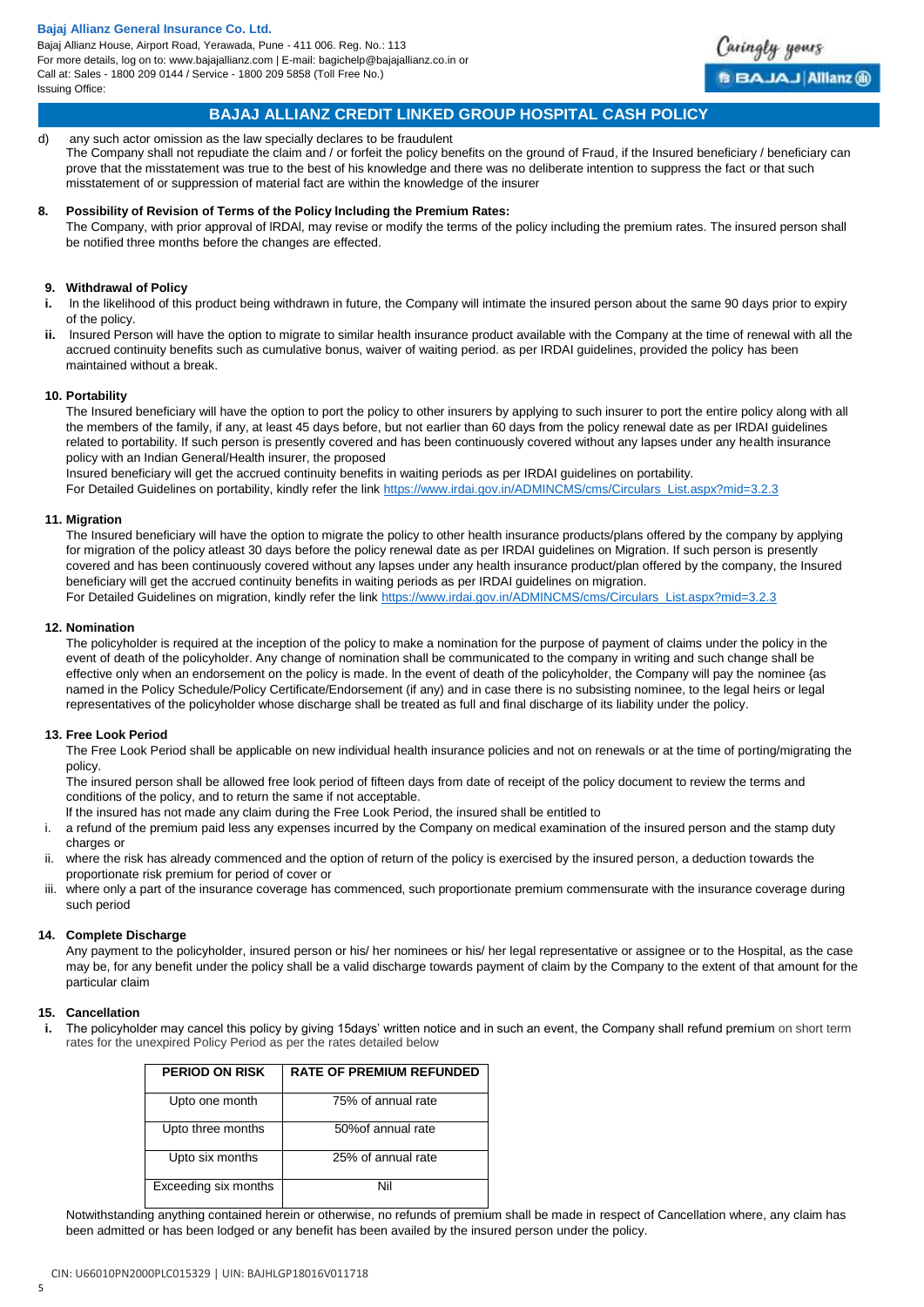Bajaj Allianz House, Airport Road, Yerawada, Pune - 411 006. Reg. No.: 113 For more details, log on to: www.bajajallianz.com | E-mail: bagichelp@bajajallianz.co.in or Call at: Sales - 1800 209 0144 / Service - 1800 209 5858 (Toll Free No.) Issuing Office:



# **BAJAJ ALLIANZ CREDIT LINKED GROUP HOSPITAL CASH POLICY**

**ii.** The Company may cancel the policy at any time on grounds of misrepresentation non-disclosure of material facts, fraud by the insured person by giving 15 days' written notice. There would be no refund of premium on cancellation on grounds of misrepresentation, non-disclosure of material facts or fraud.

#### **16. Grievance Redressal Procedure**

- The company has always been known as a forward-looking customer centric organization. It takes immense pride in its approach of "Caringly Yours". To provide you with top-notch service on all fronts, the company has provided with multiple platforms via which you can always reach out to us at below mentioned touch points
- 1. Our toll-free number 1-800-209- 5858 or 020-30305858, say Say "Hi" on WhatsApp on +91 7507245858
- 2. Branches for resolution of your grievances / complaints, the Branch details can be found on our website
- [www.bajajallianz.com/branch-locator.html](http://www.bajajallianz.com/branch-locator.html) 3. Register your grievances / complaints on our website
- [www.bajajallianz.com/about-us/customer-service.html](http://www.bajajallianz.com/about-us/customer-service.html)
- 4. E-mail
- a) Level 1: Write to [bagichelp@bajajallianz.co.in](mailto:bagichelp@bajajallianz.co.in) and for senior citizens to [seniorcitizen@bajajallianz.co.in](mailto:seniorcitizen@bajajallianz.co.in)
- b) Level 2: In case you are not satisfied with the response given to you at Level 1 you may write to our Grievance Redressal Officer at [ggro@bajajallianz.co.in](mailto:ggro@bajajallianz.co.in)
- c) Level 3: If in case, your grievance is still not resolved, and you wish to talk to our care specialist, please give a missed call on +91 80809 45060 OR SMS To 575758 and our care specialist will call you back
- 5. If you are still not satisfied with the decision of the Insurance Company, you may approach the Insurance Ombudsman, established by the Central Government for redressal of grievance. Detailed process along with list of Ombudsman offices are available at [www.cioins.co.in/ombudsman.html](http://www.cioins.co.in/ombudsman.html)

The contact details of the Ombudsman offices are mentioned in **Annexure I**

## **SECTION E) CONDITIONS – SPECIFIC TERMS AND CLAUSES**

#### **17. Communications**

Any communication meant for the Company must be in writing and be delivered to the Company's Servicing Office address shown in the Policy Schedule. Any communication meant for the Insured Person will be sent by the Company to the Insured Person's address shown in the Certificate of Insurance.

#### **18. Entry Age**

Age of entry is from 18 years to lifetime.

#### **19. Endorsements**

This Policy constitutes the complete contract of insurance. This Policy cannot be changed by anyone (including an insurance agent or broker) except the Company.

Any change that the Company make will be evidenced by a written endorsement signed and stamped by the Company

#### **20. Addition /Deletion of Insured Person(s):**

No person other than those persons named as the Insured Person(s) or those categories of the Insured Persons specified in the Policy Schedule shall be covered under this Policy unless and until his/her name or the category has been notified in writing to the Company, any additional premium due has been paid and the Company's agreement to extend cover has been indicated by it issuing an endorsement confirming the addition of such person or category of persons as an Insured Persons.

Cover under Certificate of Insurance shall be withdrawn from any Insured Person(s) named or any category of Insured Beneficiaries Insured immediately upon the Policy Holder delivering written notice of the same to the Company.

#### **21. Territorial Limits & Governing Law**

- i. The Company cover only insured events arising during the Policy Period, as well as treatment availed, within India. The Company's liability to make any payment shall be to make payment within India and in Indian Rupees only.
- The Policy constitutes the complete contract of insurance. No change or alteration shall be valid or effective unless approved in writing by the Company, which approval shall be evidenced by an endorsement on the Policy Schedule.
- The construction, interpretation and meaning of the provisions of this Policy shall be determined in accordance with Indian law. The section headings of this Policy are included for descriptive purposes only and do not form part of this Policy for the purpose of its construction or interpretation.

## **22. Special Conditions relating to Group Policy**

- All group policies are subject to the following conditions:
- 1. The Policy Holder will maintain sufficient deposit or provide a Bank Guarantee to strictly comply with the requirement of section 64VB.
- 2. New names can be added to the existing group policies by charging pro-rata premium for the unexpired Policy Period.
- 3. For deletion of names from Group Policies during the currency of the Policy, refund of pro- Rata premium can be allowed only if there is no claim in respect of the particular Insured Person at the expiry of the policy only.

#### **23. Arbitration and Reconciliation**

6

i. If any dispute or difference shall arise as to the quantum to be paid under the Policy (liability being otherwise admitted), such difference shall independently of all other questions be referred to decision of a sole arbitrator in writing by the parties or if they cannot agree upon a single arbitrator within 30 days of any party invoking arbitration, the same shall be referred to a panel of the arbitrators comprising of two arbitrators, one appointed by each of the parties to the dispute/difference and the third arbitrator to be appointed by such two arbitrators and arbitration shall be conducted in English under and in accordance with the provisions of the Arbitration and Conciliation Act, 1996. The law of the arbitration will be Indian law, and the seat of the arbitration and venue for all hearings shall be in Pune.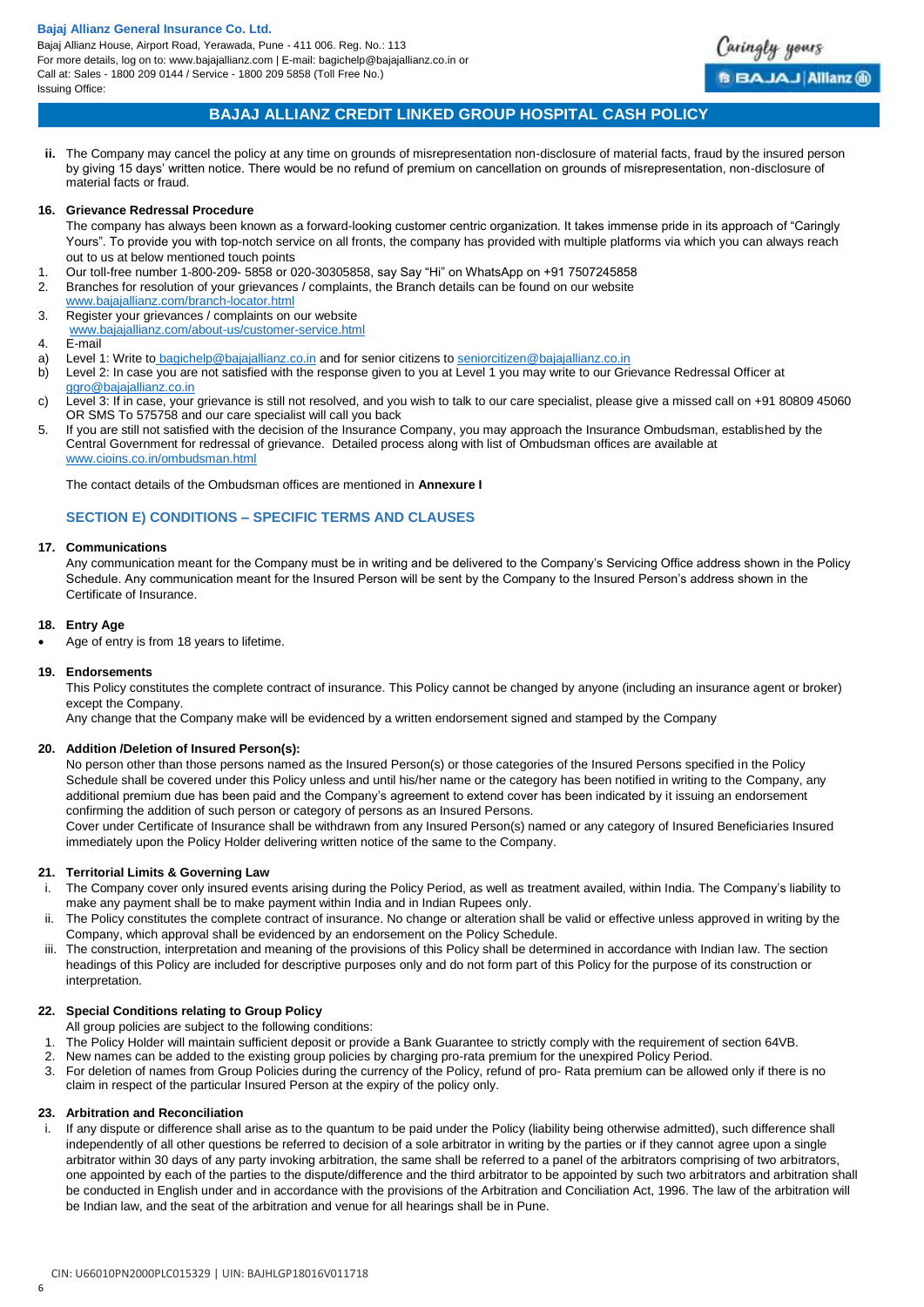Bajaj Allianz House, Airport Road, Yerawada, Pune - 411 006. Reg. No.: 113 For more details, log on to: www.bajajallianz.com | E-mail: bagichelp@bajajallianz.co.in or Call at: Sales - 1800 209 0144 / Service - 1800 209 5858 (Toll Free No.) Issuing Office:



# **BAJAJ ALLIANZ CREDIT LINKED GROUP HOSPITAL CASH POLICY**

- ii. It is clearly agreed and understood that no difference or dispute shall be referable to arbitration as herein before provided, if the Company has disputed or not accepted liability under or in respect of claim under the Policy.
- It is hereby expressly stipulated and declared that it shall be a condition precedent to any right of action or suit upon this Policy that award by such arbitrator/arbitrators of the amount of the loss or damage shall be first obtained.
- iv. It is also hereby further expressly agreed and declared that if the Company shall disclaim liability to the Insured for any claim hereunder and such claim shall not, within 12 calendar months from the date of such disclaimer have been made the subject matter of a suit or proceeding before a Court of law or any other competent statutory forum/tribunal, then all benefits under the Policy shall be forfeited and the rights of Insured shall stand extinguished and the liability of the Company shall also stand discharged.
- v. If these arbitration provisions are held to be invalid, then all such disputes or differences shall be referred to the exclusive jurisdiction of the Indian Courts.

## **SECTION E) CONDITIONS – OTHER TERMS AND CONDITIONS**

#### **24. Claims Procedure**

All Claims will be settled by In house claims settlement team of the company and no TPA is engaged. However, Company reserves right to engage TPA.

After the Occurrence of an Insured Event that may result in a claim, then as a condition precedent to the Company's liability, the Insured Person must comply with the following:

- i. The Insured Person or someone claiming on the Insured Person's behalf must inform the Company within 48 hours\* of hospitalization in case emergency hospitalization and 48 hours\* prior to hospitalization in case of planned hospitalization
- ii. The Company shall make payment when the Insured Person or Insured Person's representative claiming on his/ her behalf have provided the Company with necessary documentation and information.
- iii. The Insured Person or someone claiming on his/her behalf must promptly and in any event within 30 days\* of discharge from a Hospital give the Company the documentation as listed out in greater detail below and other information the Company ask for to investigate the claim or the Company's obligation to make payment for it.
- In the event of the death of the Insured Person, someone claiming on his behalf must inform Us in writing immediately and send Us a copy of the post mortem report (if any) within 30 days\*
- v. If the original documents are submitted with the co-insurer, the Xerox copies attested by the co-insurer should be submitted
- vi. The Company shall make payment to the Insured Person and if the Insured Person is totally incapacitated or deceased the Company shall make payment to the nominee and if there is no nominee to the legal heir/s, executor and any payment by the Company in this way will be a complete and final discharge of the Company's liability to make payment.
- vii. On receipt of all the documents and on being satisfied with regard to the admissibility of the claim as per Policy terms and conditions, Company shall offer a settlement of the claim to the Insured Person. Upon acceptance of an offer of settlement by the Insured Person, the payment of the amount due shall be made within 7 days from the date of acceptance of the offer by the Insured Person. We will settle the claim within thirty (30) days of the receipt of the last necessary document. In the cases of delay in the payment, the insurer shall be liable to pay interest at a rate which is 2% above the bank rate prevalent at the beginning of the financial year in which the claim is reviewed by it.
- viii. If the Company, for any reasons decides to reject the claim under the Policy the reasons regarding the rejection shall be communicated to the Insured Person in writing within 30 days of the receipt of documents. The Insured Person may take recourse to the Grievance Redressal procedure stated under policy.

\*Note: Waiver of conditions (I), (iii) and (iv) may be considered in extreme cases of hardship where it is proved to the satisfaction of the Company that under the circumstances in which the Insured Person was placed it was not possible from him/her or any other person to give notice or file claim within the prescribed time limit.

#### **List of claim documents**

- Hospital Cash Claim Form duly signed by the Insured Person / Nominee (in case of death of Insured person)
- Copy of Discharge Summary / Discharge Certificate.
- Copy of Final Hospital Bill
- NEFT Details

7

In cases where a fraud is suspected, we may call for any additional document(s) in addition to the documents listed above

All documents related to claims should be submitted to: Health Administration Team Bajaj Allianz General Insurance Co. Ltd 2nd Floor, Bajaj Finserv Building, Viman Nagar, Pune 411014 Toll Free no: 1800 209 5858

# **Annexure I Contact details of the Ombudsman offices**

| <b>Office Details</b>                                                                                                                                                                                                                            | Jurisdiction of Office<br>Union Territory, District) |
|--------------------------------------------------------------------------------------------------------------------------------------------------------------------------------------------------------------------------------------------------|------------------------------------------------------|
| AHMEDABAD -<br>Insurance Ombudsman<br>Office of the Insurance Ombudsman,<br>Jeevan Prakash Building, 6th floor,<br>Tilak Marg, Relief Road,<br>AHMEDABAD - 380 001.<br>Tel.: 079 - 25501201/02/05/06<br>Email: bimalokpal.ahmedabad@cioins.co.in | Gujarat, Dadra & Nagar Haveli, Daman and Diu         |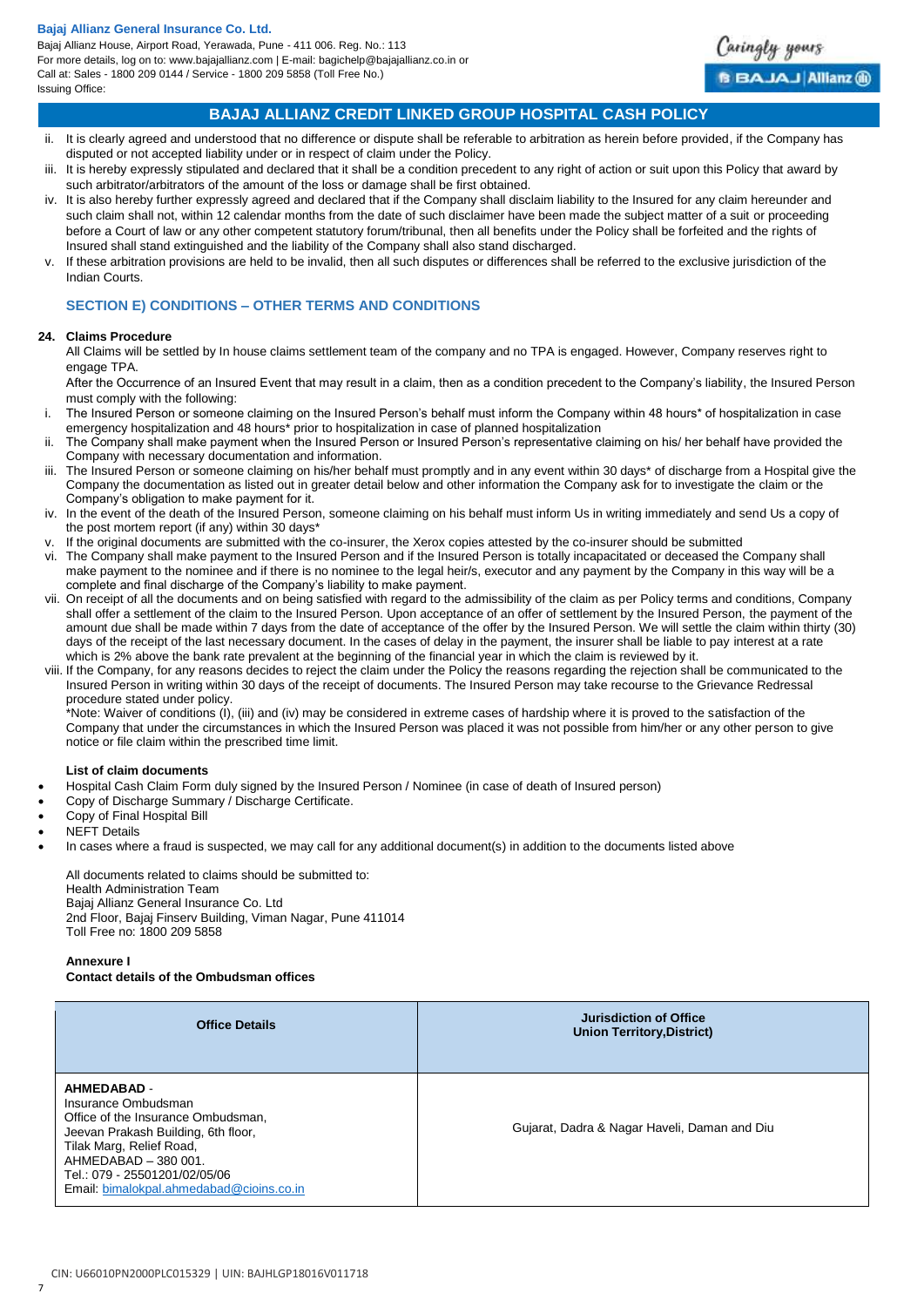Bajaj Allianz House, Airport Road, Yerawada, Pune - 411 006. Reg. No.: 113 For more details, log on to: www.bajajallianz.com | E-mail: bagichelp@bajajallianz.co.in or Call at: Sales - 1800 209 0144 / Service - 1800 209 5858 (Toll Free No.) Issuing Office:



# **BAJAJ ALLIANZ CREDIT LINKED GROUP HOSPITAL CASH POLICY**

| <b>Office Details</b>                                                                                                                                                                                                                                                                             | <b>Jurisdiction of Office</b><br><b>Union Territory, District)</b>                                                                                           |
|---------------------------------------------------------------------------------------------------------------------------------------------------------------------------------------------------------------------------------------------------------------------------------------------------|--------------------------------------------------------------------------------------------------------------------------------------------------------------|
| <b>BENGALURU -</b><br>Insurance Ombudsman<br>Office of the Insurance Ombudsman,<br>Jeevan Soudha Building, PID No. 57-27-N-19<br>Ground Floor, 19/19, 24th Main Road,<br>JP Nagar, Ist Phase, Bengaluru - 560 078.<br>Tel.: 080 - 26652048 / 26652049<br>Email: bimalokpal.bengaluru@cioins.co.in | Karnataka.                                                                                                                                                   |
| <b>BHOPAL -</b><br>Insurance Ombudsman<br>Office of the Insurance Ombudsman,<br>Janak Vihar Complex, 2nd Floor,<br>6, Malviya Nagar, Opp. Airtel Office,<br>Near New Market, Bhopal - 462 003.<br>Tel.: 0755 - 2769201 / 2769202<br>Email: bimalokpal.bhopal@cioins.co.in                         | Madhya Pradesh<br>Chattisgarh.                                                                                                                               |
| <b>BHUBANESHWAR-</b><br>Insurance Ombudsman<br>Office of the Insurance Ombudsman,<br>62, Forest park,<br>Bhubaneswar - 751 009.<br>Tel.: 0674 - 2596461 /2596455<br>Email: bimalokpal.bhubaneswar@cioins.co.in                                                                                    | Orissa.                                                                                                                                                      |
| <b>CHANDIGARH -</b><br>Insurance Ombudsman<br>Office of the Insurance Ombudsman,<br>S.C.O. No. 101, 102 & 103, 2nd Floor,<br>Batra Building, Sector 17 - D,<br>Chandigarh $-160017$ .<br>Tel.: 0172 - 2706196 / 2706468<br>Email: bimalokpal.chandigarh@cioins.co.in                              | Punjab, Haryana (excluding Gurugram, Faridabad, Sonepat and<br>Bahadurgarh), Himachal Pradesh, Union Territories of Jammu &<br>Kashmir, Ladakh & Chandigarh. |
| <b>CHENNAI -</b><br>Insurance Ombudsman<br>Office of the Insurance Ombudsman,<br>Fatima Akhtar Court, 4th Floor, 453,<br>Anna Salai, Teynampet,<br>CHENNAI - 600 018.<br>Tel.: 044 - 24333668 / 24335284<br>Email: bimalokpal.chennai@cioins.co.in                                                | Tamil Nadu, PuducherryTown and Karaikal (which are part of Puducherry)                                                                                       |
| DELHI-<br>Insurance Ombudsman<br>Office of the Insurance Ombudsman,<br>2/2 A, Universal Insurance Building,<br>Asaf Ali Road,<br>New Delhi - 110 002.<br>Tel.: 011 - 23232481/23213504<br>Email: bimalokpal.delhi@cioins.co.in                                                                    | Delhi & following Districts of Haryana - Gurugram, Faridabad, Sonepat &<br>Bahadurgarh.                                                                      |
| <b>GUWAHATI -</b><br>Insurance Ombudsman<br>Office of the Insurance Ombudsman,<br>Jeevan Nivesh, 5th Floor,<br>Nr. Panbazar over bridge, S.S. Road,<br>Guwahati - 781001(ASSAM).                                                                                                                  | Assam, Meghalaya, Manipur, Mizoram, Arunachal Pradesh, Nagaland and<br>Tripura.                                                                              |

8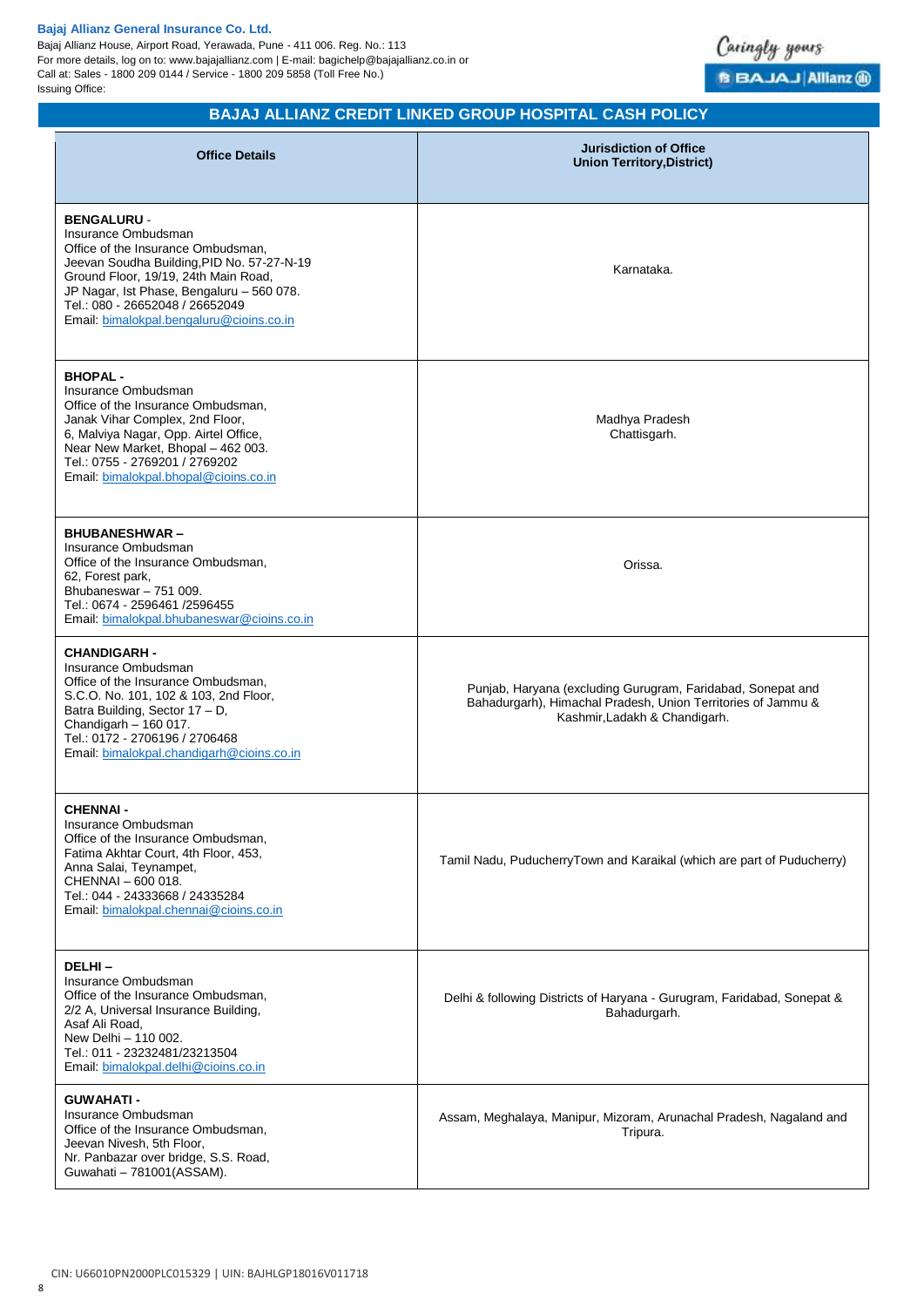Bajaj Allianz House, Airport Road, Yerawada, Pune - 411 006. Reg. No.: 113 For more details, log on to: www.bajajallianz.com | E-mail: bagichelp@bajajallianz.co.in or Call at: Sales - 1800 209 0144 / Service - 1800 209 5858 (Toll Free No.) Issuing Office:



# **BAJAJ ALLIANZ CREDIT LINKED GROUP HOSPITAL CASH POLICY**

| <b>Office Details</b>                                                                                                                                                                                                                                                             | <b>Jurisdiction of Office</b><br><b>Union Territory, District)</b>                                                                                                                                                                                                                                                                                                                                                                                                                          |
|-----------------------------------------------------------------------------------------------------------------------------------------------------------------------------------------------------------------------------------------------------------------------------------|---------------------------------------------------------------------------------------------------------------------------------------------------------------------------------------------------------------------------------------------------------------------------------------------------------------------------------------------------------------------------------------------------------------------------------------------------------------------------------------------|
| Tel.: 0361 - 2632204 / 2602205<br>Email: bimalokpal.guwahati@cioins.co.in                                                                                                                                                                                                         |                                                                                                                                                                                                                                                                                                                                                                                                                                                                                             |
| <b>HYDERABAD -</b><br>Insurance Ombudsman<br>Office of the Insurance Ombudsman,<br>6-2-46, 1st floor, "Moin Court",<br>Lane Opp. Saleem Function Palace,<br>A. C. Guards, Lakdi-Ka-Pool, Hyderabad - 500 004.<br>Tel.: 040 - 23312122<br>Email: bimalokpal.hyderabad@cioins.co.in | Andhra Pradesh, Telangana, Yanam and part of Union Territory of<br>Puducherry.                                                                                                                                                                                                                                                                                                                                                                                                              |
| <b>JAIPUR -</b><br>Insurance Ombudsman<br>Office of the Insurance Ombudsman.<br>Jeevan Nidhi - Il Bldg., Gr. Floor,<br>Bhawani Singh Marg,<br>Jaipur - 302 005.<br>Tel.: 0141 - 2740363<br>Email: bimalokpal.jaipur@cioins.co.in                                                  | Rajasthan.                                                                                                                                                                                                                                                                                                                                                                                                                                                                                  |
| <b>ERNAKULAM-</b><br>Insurance Ombudsman<br>Office of the Insurance Ombudsman,<br>2nd Floor, Pulinat Bldg.,<br>Opp. Cochin Shipyard, M. G. Road,<br>Ernakulam - 682 015.<br>Tel.: 0484 - 2358759 / 2359338<br>Email: bimalokpal.ernakulam@cioins.co.in                            | Kerala, Lakshadweep, Mahe-a part of Union Territory of Puducherry.                                                                                                                                                                                                                                                                                                                                                                                                                          |
| KOLKATA -<br>Insurance Ombudsman<br>Office of the Insurance Ombudsman.<br>Hindustan Bldg. Annexe, 4th Floor,<br>4, C.R. Avenue,<br>KOLKATA - 700 072.<br>Tel.: 033 - 22124339 / 22124340<br>Email: bimalokpal.kolkata@cioins.co.in                                                | West Bengal, Sikkim, Andaman & Nicobar Islands.                                                                                                                                                                                                                                                                                                                                                                                                                                             |
| <b>LUCKNOW-</b><br>Insurance Ombudsman<br>Office of the Insurance Ombudsman,<br>6th Floor, Jeevan Bhawan, Phase-II,<br>Nawal Kishore Road, Hazratganj,<br>Lucknow - 226 001.<br>Tel.: 0522 - 2231330 / 2231331<br>Email: bimalokpal.lucknow@cioins.co.in                          | Districts of Uttar Pradesh: Lalitpur, Jhansi, Mahoba, Hamirpur, Banda,<br>Chitrakoot, Allahabad, Mirzapur, Sonbhabdra, Fatehpur, Pratapgarh,<br>Jaunpur, Varanasi, Gazipur, Jalaun, Kanpur, Lucknow, Unnao, Sitapur,<br>Lakhimpur, Bahraich, Barabanki, Raebareli, Sravasti, Gonda, Faizabad,<br>Amethi, Kaushambi, Balrampur, Basti, Ambedkarnagar, Sultanpur,<br>Maharajgang, Santkabirnagar, Azamgarh, Kushinagar, Gorkhpur, Deoria,<br>Mau, Ghazipur, Chandauli, Ballia, Sidharathnagar |
| <b>MUMBAI-</b><br>Insurance Ombudsman<br>Office of the Insurance Ombudsman,<br>3rd Floor, Jeevan Seva Annexe,<br>S. V. Road, Santacruz (W),<br>Mumbai - 400 054.<br>Tel.: 69038821/23/24/25/26/27/28/28/29/30/31<br>Email: bimalokpal.mumbai@cioins.co.in                         | Goa, Mumbai Metropolitan Region (excluding Navi Mumbai & Thane).                                                                                                                                                                                                                                                                                                                                                                                                                            |
| <b>NOIDA -</b><br>Insurance Ombudsman<br>Office of the Insurance Ombudsman,<br>Bhagwan Sahai Palace                                                                                                                                                                               | State of Uttarakhand and the following Districts of Uttar Pradesh: Agra,<br>Aligarh, Bagpat, Bareilly, Bijnor, Budaun, Bulandshehar, Etah, Kannauj,<br>Mainpuri, Mathura, Meerut, Moradabad, Muzaffarnagar, Oraiyya, Pilibhit,<br>Etawah, Farrukhabad, Firozbad, Gautam Buddh nagar, Ghaziabad, Hardoi,                                                                                                                                                                                     |